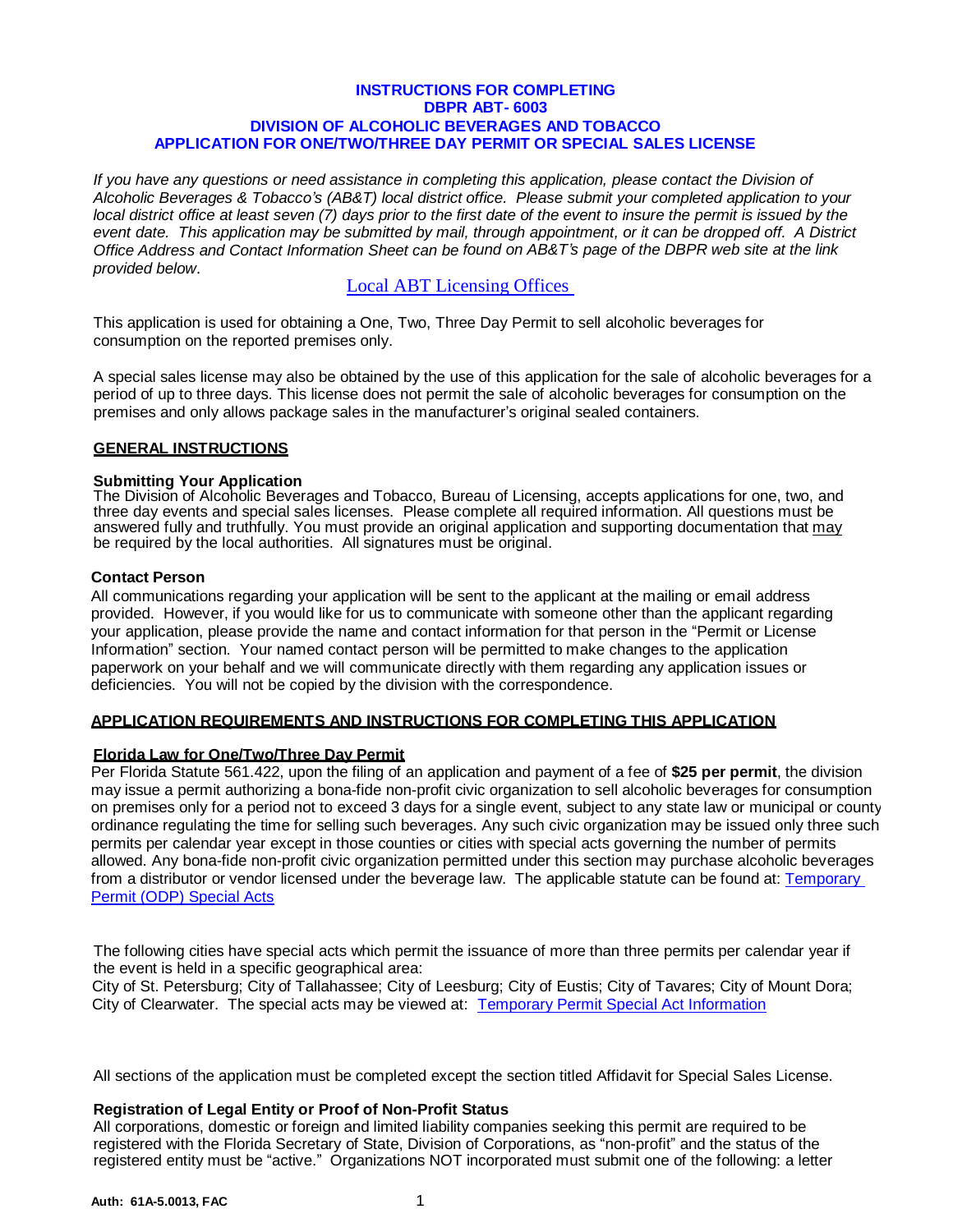outlining the purpose and the goals of the event and who will benefit from the event's profits; organization's National, State, or Local charter; organization's by-laws, 501(c)3 registration, or Minutes of Meeting. If you have not already registered, you will need to contact the Department of State at (850) 488-9000 or [www.sunbiz.org](http://www.sunbiz.org/) for further information. Your application will be considered incomplete without this active registration or proof of nonprofit status.

**Sales Tax Certification** to be completed by the Florida Department of Revenue. Please take this application form to the **Department of Revenue** for their approval. The address for the office serving your area of interest can be found at [Local ABT Licensing Offices.](http://www.myfloridalicense.com/DBPR/alcoholic-beverages-and-tobacco/contact/#1494352843986-421b0e77-77ee) Applications must be submitted within **90 days** of receiving this approval.

# **Zoning Approval**

**This section only applies to applications for a One, Two, Three Day Permit**. The city or county zoning authority in which the event or special sale will be held executes zoning approval. Please check with your local authority for their requirements. The address for the zoning office serving your area of interest can be found at [Local ABT Licensing Offices .](http://www.myfloridalicense.com/DBPR/alcoholic-beverages-and-tobacco/contact/#1494352843986-421b0e77-77ee) Applications must be submitted within **180 days** of receiving this approval.

# **Sketch of Premises**

A complete sketch of the premises, drawn in ink or computer generated (letter size) which includes all permanent walls, doors, windows, counters, labeling each room and area. Include any outside areas where alcoholic beverages will be sold, consumed, or served. **Due to the difficulty of scanning, no blueprints are accepted.**  When the event of the non profit organization is being held at a location that is already licensed for the sale of alcoholic beverages, a sketch of the entire premises **must** be submitted. If the event does not include the entire premises, the sketch must identify the area of the licensed premises where the event is to be held and must be a separate room or enclosure. The attestation included with this application must have the original signature of the permanent license holder and must be submitted by the non-profit group as part of the completed application.

# **Affidavit of Applicant for One, Two, Three Day Permit**

Read and sign in the presence of a notary. The affidavit must be signed by an officer of the Non-Profit Civic Organization; or in the case of a church, synagogue, school, or fraternity/sorority, the signature of an authorized representative of the church, synagogue, school, or fraternity/sorority.

# **There are several important points you should be aware of:**

- **1.** The legal drinking age is 21. Please ensure that no one under 21 years of age is served an alcoholic beverage or allowed to consume alcoholic beverages.
- **2.** The purpose of this permit is to provide your *non-profit organization* with a permit to sell alcoholic beverages to generate funds for your civic or charitable cause.
- **3. Your organization, as the permit holder, is the ONLY entity that may receive any of the profits from the sale of alcoholic beverages on this permit. You must have responsible members of your organization at the alcoholic beverage sales location at all times. Your event CANNOT involve the SHARING OF ANY PROFITS OR RECEIPTS, or a "DONATION" to your cause if you obtain a temporary permit. Participation in this practice subjects your organization to jeopardy and denial of future alcoholic beverage permits.**
- **4.** All records of alcoholic beverage purchases and sales must be retained for examination by the Division of Alcoholic Beverages and Tobacco personnel.
- **5.** No One, Two, Three Day Permit will be issued to any organization in connection with any type of gambling activity, i.e. Casino Night, Las Vegas Night, Monte Carlo Night, etc.
- **6. If your event is cancelled due to acts of nature, and you plan to reschedule, you need to notify the division within 14 days of the cancellation so that you will be eligible for re- issuance of the permit at no fee to you.**
- **7. The Division of Alcoholic Beverages and Tobacco will issue One, Two, Three Day Permits to College fraternities and sororities only when the following conditions are met:**
	- **a)** The permit is being requested for an event that clearly has a designated charitable or civic purpose, such as a charity fundraiser.
	- b) The Division must have written approval for the holding of such event from a designated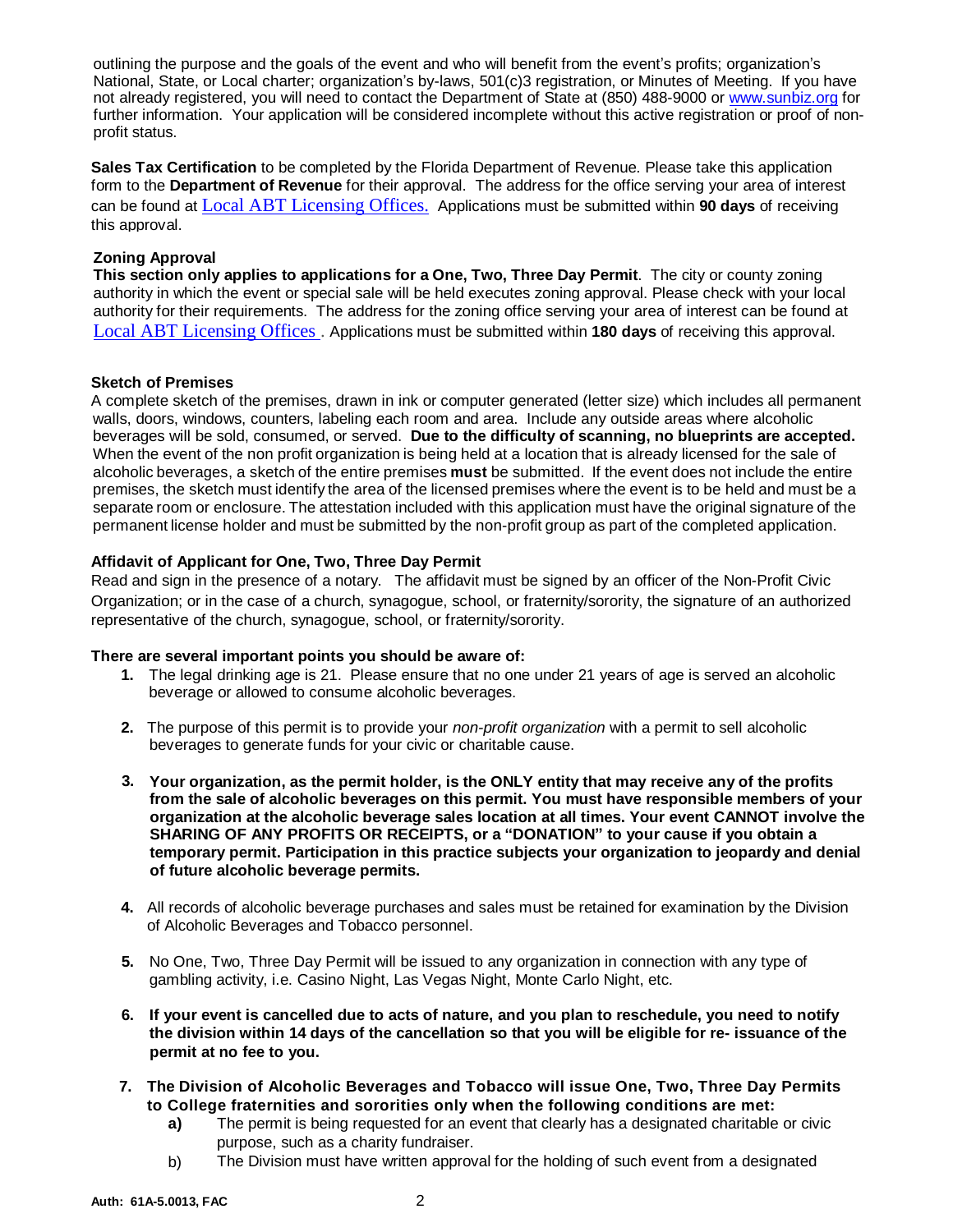school official with responsibility over fraternity or sorority activities, such as the organization's advisor, or the director of student activities or his/her designee.

The Division must receive a specific written outline from the fraternity or sorority as to where the event will be held, how entry into the event will be controlled so as to prevent the attendance of minors, and how control of the event will be maintained by the fraternity or sorority to prevent such matters as excess consumption, improper distribution of alcoholic beverages and the like. c)

# **Florida Law for Special Sales License**

Florida Statute 561.20(12)(a), upon the filing of an application and payment of a fee of \$25 per permit, the division may issue a license authorizing the sale of alcoholic beverages in sealed containers only, for a period not to exceed 3 days. This license is issued only for the purpose of authorizing a sale pursuant to: levy and execution; bankruptcy sale; a sale by an insurance company in possession of alcoholic beverages; a sale resulting from a license suspension or revocation; a sale of damaged goods by a common carrier; a sale by a bona fide wine collector; or a sale pursuant to part V of chapter 679 [Florida Law for Special Sales License](http://www.leg.state.fl.us/Statutes/index.cfm?App_mode=Display_Statute&URL=0600-0699/0679/0679PartVContentsIndex.html&StatuteYear=2012&Title=%2D%3E2012%2D%3EChapter%20679%2D%3EPart%20V.)

# **Registration of Legal Entity**

All corporations, domestic or foreign; general partnerships; limited liability companies; limited liability partnerships; and limited partnerships are required to be registered with the Florida Department of State, Division of Corporations. If you have not already registered, you will need to contact the Department of State at (850) 488 9000 or [www.sunbiz.org](http://www.sunbiz.org/) for further information. Your application will be considered incomplete without this active registration.

**Sales Tax Certification** to be completed by the Florida Department of Revenue. Please take this application form to the **Department of Revenue** for their approval. The address for the office serving your area of interest can be found at [Local ABT Licensing Offices](http://www.myfloridalicense.com/DBPR/alcoholic-beverages-and-tobacco/contact/#1494352843986-421b0e77-77ee) Applications must be submitted within **90 days** of receiving this approval.

# **Affidavit of Applicant for Special Sales License**

Read and sign in the presence of a notary. The affidavit must be signed by the individual applicant, each partner of a general partnership, a general partner of a general partnership of a limited partnership, a managing member, manager, or officer of a limited liability company, each partner of a limited liability partnership, or one of the officers of a corporate applicant. All signatures must be original.

| <b>TRANSACTION</b>              | <b>APPLICATION REQUIREMENTS</b>                                                                                                                                                                                                                                                                                                                                                                                                                              |
|---------------------------------|--------------------------------------------------------------------------------------------------------------------------------------------------------------------------------------------------------------------------------------------------------------------------------------------------------------------------------------------------------------------------------------------------------------------------------------------------------------|
| <b>One/Two/Three Day Permit</b> | Complete DBPR ABT-6003 Division of Alcoholic Beverages and<br>⊔<br>Tobacco Application for One/Two/Three Day Permit or Special<br>Sales License. You may apply for multiple event dates.<br>Pay \$25 fee for each event (make check payable to the Division of<br>u<br>Alcoholic Beverages and Tobacco).<br>College fraternities and sororities must meet certain conditions<br>ப<br>which are outlined in the application instructions and<br>requirements. |
| <b>Special Sales License</b>    | Complete DBPR ABT-6003 Division of Alcoholic Beverages and<br>u<br>Tobacco Application for One/Two/Three Day Permits or Special<br>Sales License.<br>Pay \$25 fee (make check payable to the Division of Alcoholic<br>⊔<br>Beverages and Tobacco).                                                                                                                                                                                                           |

# **APPLICATION CHECKLIST**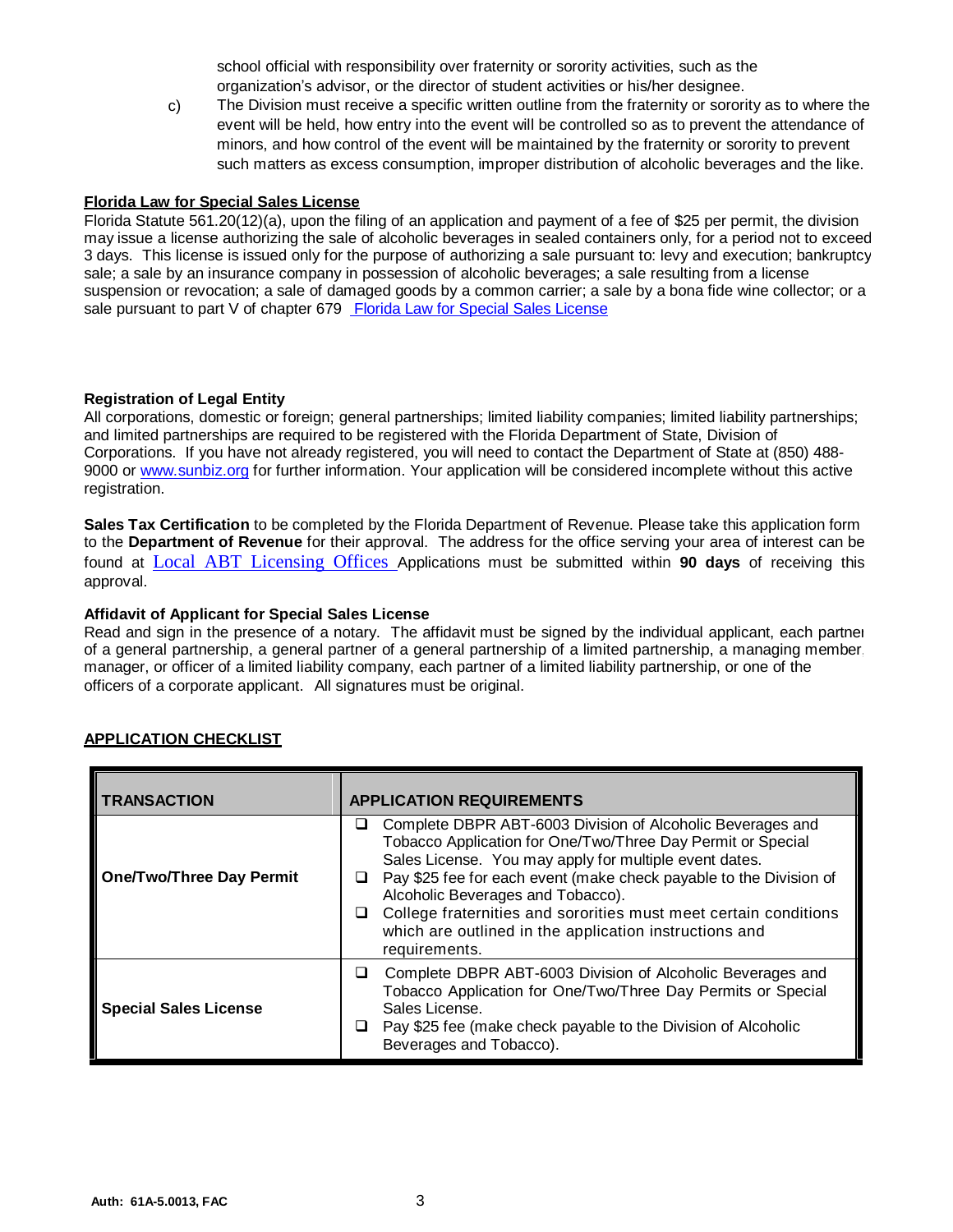#### **DBPR ABT-6003 – Division of Alcoholic Beverages and Tobacco Application for One/Two/Three Day Permit or Special Sales License**

# **STATE OF FLORIDA DEPARTMENT OF BUSINESS AND PROFESSIONAL REGULATION**

**DBPR Form ABT- 6003 Revised 08/2013**

*If you have any questions or need assistance in completing this application, please contact the Division of Alcoholic Beverages & Tobacco's (AB&T) local district office. Please submit your completed application to your local district office at least (7) days prior to the first date of the event to insure the permit is issued by the event date. This application may be submitted by mail, or it can be dropped off. A District Office Address and Contact Information Sheet can be found on AB&T's page of the DBPR web site at the link provided below.*

# [Local ABT Licensing Offices](http://www.myfloridalicense.com/DBPR/alcoholic-beverages-and-tobacco/contact/#1494352843986-421b0e77-77ee)

| <b>SECTION 1 -- CHECK TRANSACTION REQUESTED</b> |                              |  |
|-------------------------------------------------|------------------------------|--|
| <b>Transaction Type:</b>                        |                              |  |
| $\Box$ One/Two/Three Day Permit                 | <b>Special Sales License</b> |  |

| <b>SECTION 2 - PERMIT or LICENSE INFORMATION</b>                                                                                                                                                  |                                  |  |  |                                |                           |              |          |
|---------------------------------------------------------------------------------------------------------------------------------------------------------------------------------------------------|----------------------------------|--|--|--------------------------------|---------------------------|--------------|----------|
| If the applicant is a corporation or other legal entity, enter the name and the document number as registered with the<br>Florida Department of State Division of Corporations on the line below. |                                  |  |  |                                |                           |              |          |
| <b>FEIN Number</b>                                                                                                                                                                                | <b>Business Telephone Number</b> |  |  |                                | E-Mail Address (Optional) |              |          |
| Full Name of Applicant(s): (This is the name the permit or license will be issued in)                                                                                                             |                                  |  |  | Department of State Document # |                           |              |          |
| Business Name (D/B/A) or Name of Event                                                                                                                                                            |                                  |  |  |                                |                           |              |          |
| Location of Event (Street and Number)                                                                                                                                                             |                                  |  |  |                                |                           |              |          |
| City                                                                                                                                                                                              | County                           |  |  |                                |                           | State<br>FL  | Zip Code |
| Mailing Address (Street or P.O. Box)                                                                                                                                                              |                                  |  |  |                                |                           |              |          |
| City                                                                                                                                                                                              |                                  |  |  |                                |                           | <b>State</b> | Zip Code |
| Contact Person - This section is optional, see application instructions for details                                                                                                               |                                  |  |  |                                |                           |              |          |
| <b>Contact Person</b>                                                                                                                                                                             |                                  |  |  | <b>Telephone Number</b>        |                           |              | ext.     |
| Email Address (Optional)                                                                                                                                                                          |                                  |  |  |                                |                           |              |          |
| Mailing Address (Street or P.O. Box)                                                                                                                                                              |                                  |  |  |                                |                           |              |          |
| City                                                                                                                                                                                              |                                  |  |  |                                |                           | <b>State</b> | Zip Code |
| Date(s) Permit Desired                                                                                                                                                                            |                                  |  |  |                                |                           |              |          |
|                                                                                                                                                                                                   |                                  |  |  |                                |                           |              |          |

**ABT District Office Received Date Stamp**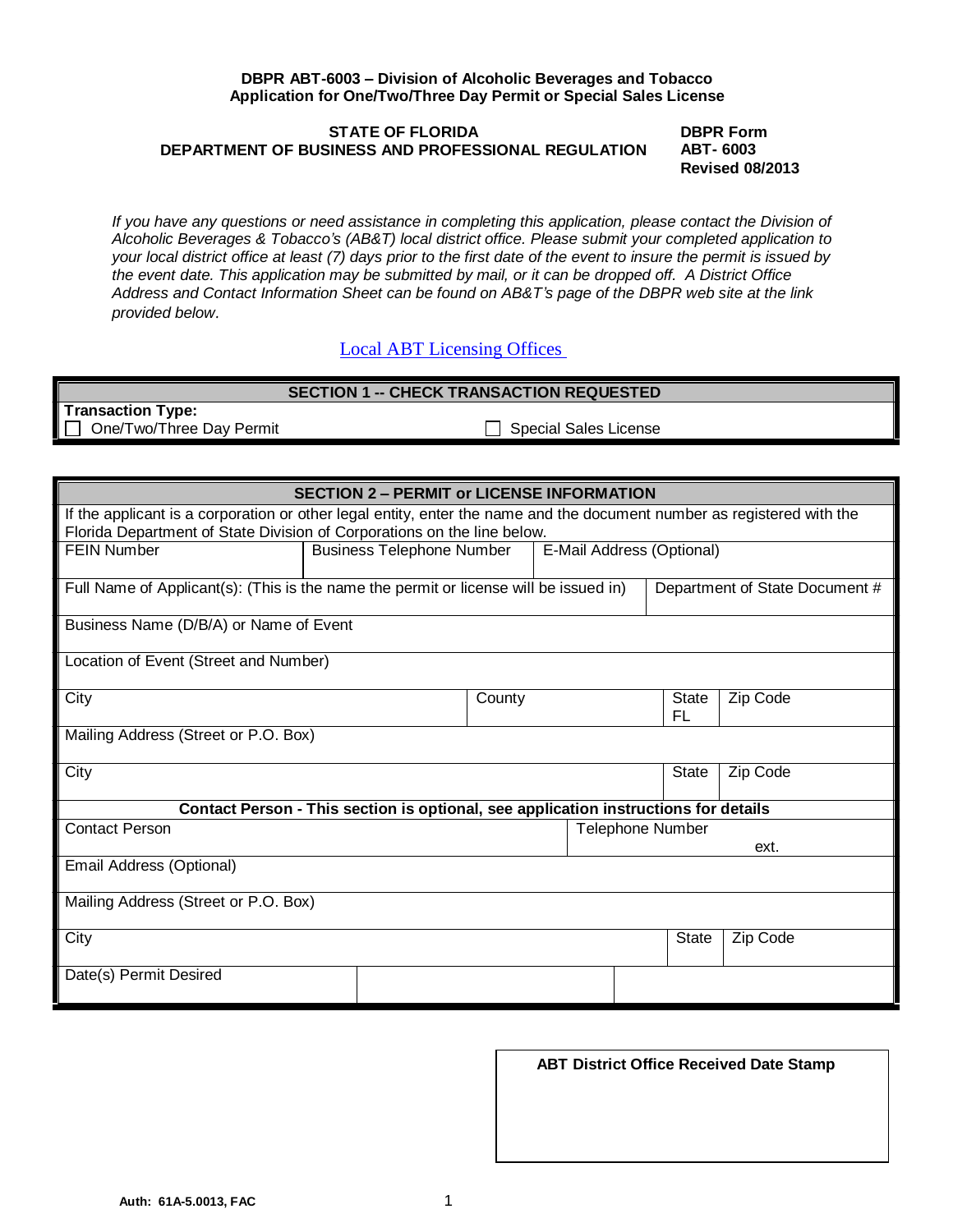| <b>SECTION 3 – SALES TAX</b><br>TO BE COMPLETED BY THE DEPARTMENT OF REVENUE                                                                                                     |      |  |  |  |
|----------------------------------------------------------------------------------------------------------------------------------------------------------------------------------|------|--|--|--|
| <b>Full Name of Applicant Organization</b><br>Error! Reference source not found.                                                                                                 |      |  |  |  |
| The named applicant for a license/permit has complied with the Florida Statutes concerning registration for Sales and<br>Use Tax and has agreed to pay any applicable taxes due. |      |  |  |  |
| Signed                                                                                                                                                                           | Date |  |  |  |
| Title                                                                                                                                                                            |      |  |  |  |
| Department of Revenue Stamp:                                                                                                                                                     |      |  |  |  |
|                                                                                                                                                                                  |      |  |  |  |

| <b>SECTION 4 - ZONING</b><br>TO BE COMPLETED BY THE ZONING AUTHORITY GOVERNING THE EVENT LOCATION                                                            |        |  |
|--------------------------------------------------------------------------------------------------------------------------------------------------------------|--------|--|
| Location of Event (Street and Number)                                                                                                                        |        |  |
| City                                                                                                                                                         | County |  |
| The location complies with zoning requirements for the temporary sale of alcoholic beverages pursuant to this<br>application for a One/Two/Three Day Permit. |        |  |
| Signed                                                                                                                                                       | Date   |  |
| l Title                                                                                                                                                      |        |  |
|                                                                                                                                                              |        |  |

**Note: College fraternities and sororities must meet certain additional conditions which can be found in the application instructions and requirements.**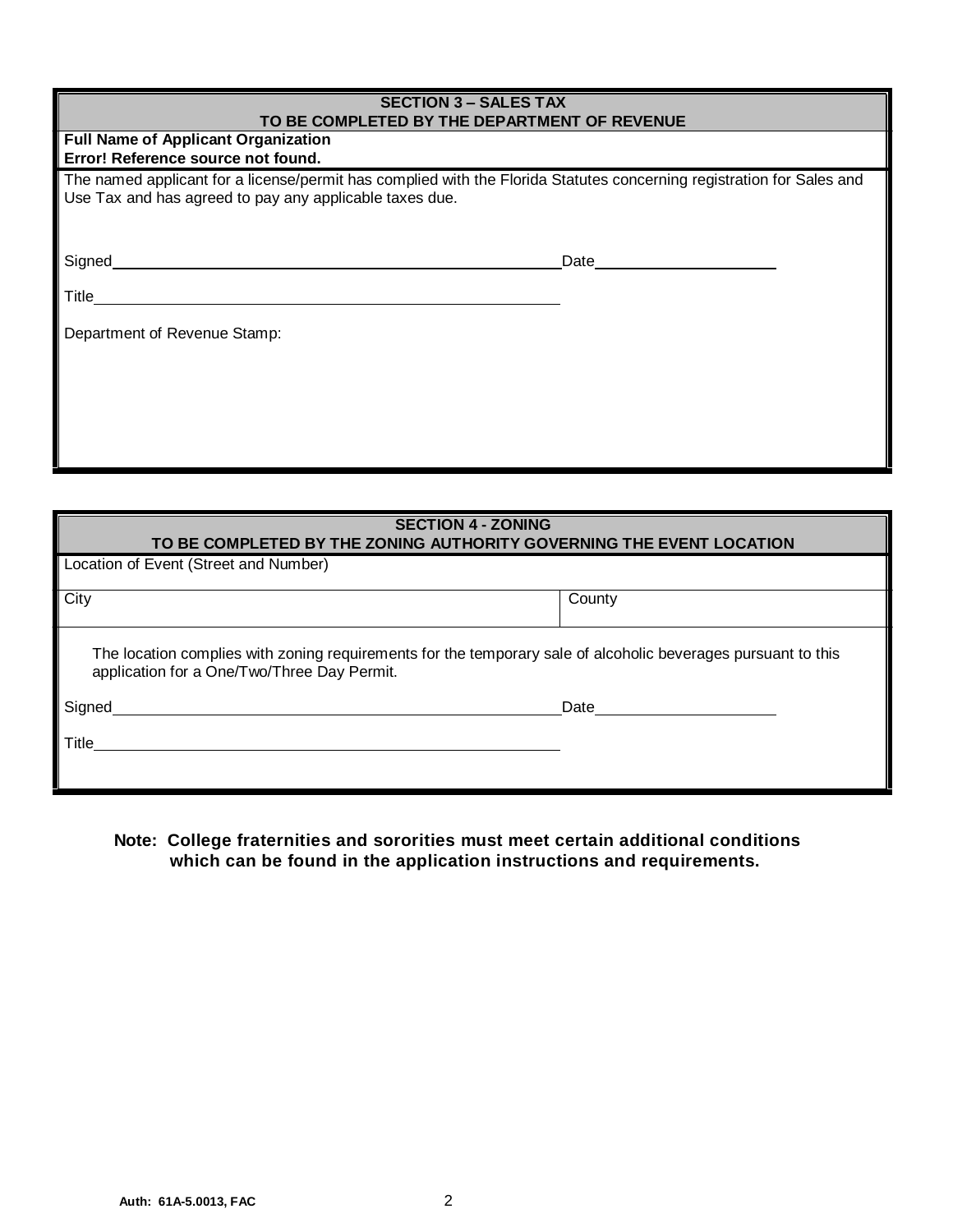# **SECTION 5 – DESCRIPTION OF PREMISES TO BE LICENSED AB&T AUTHORIZED SIGNATURE REQUIRED**

Business Name (D/B/A) or Name of Event

Neatly draw a floor plan of the premises in ink, including sidewalks and other outside areas which are contiguous to the premises, walls, doors, counters, sales areas, storage areas, restrooms, bar locations and any other specific areas which are part of the premises where the event will be held. A multi-story building where the entire building is to be licensed must show the details of .<br>each floor.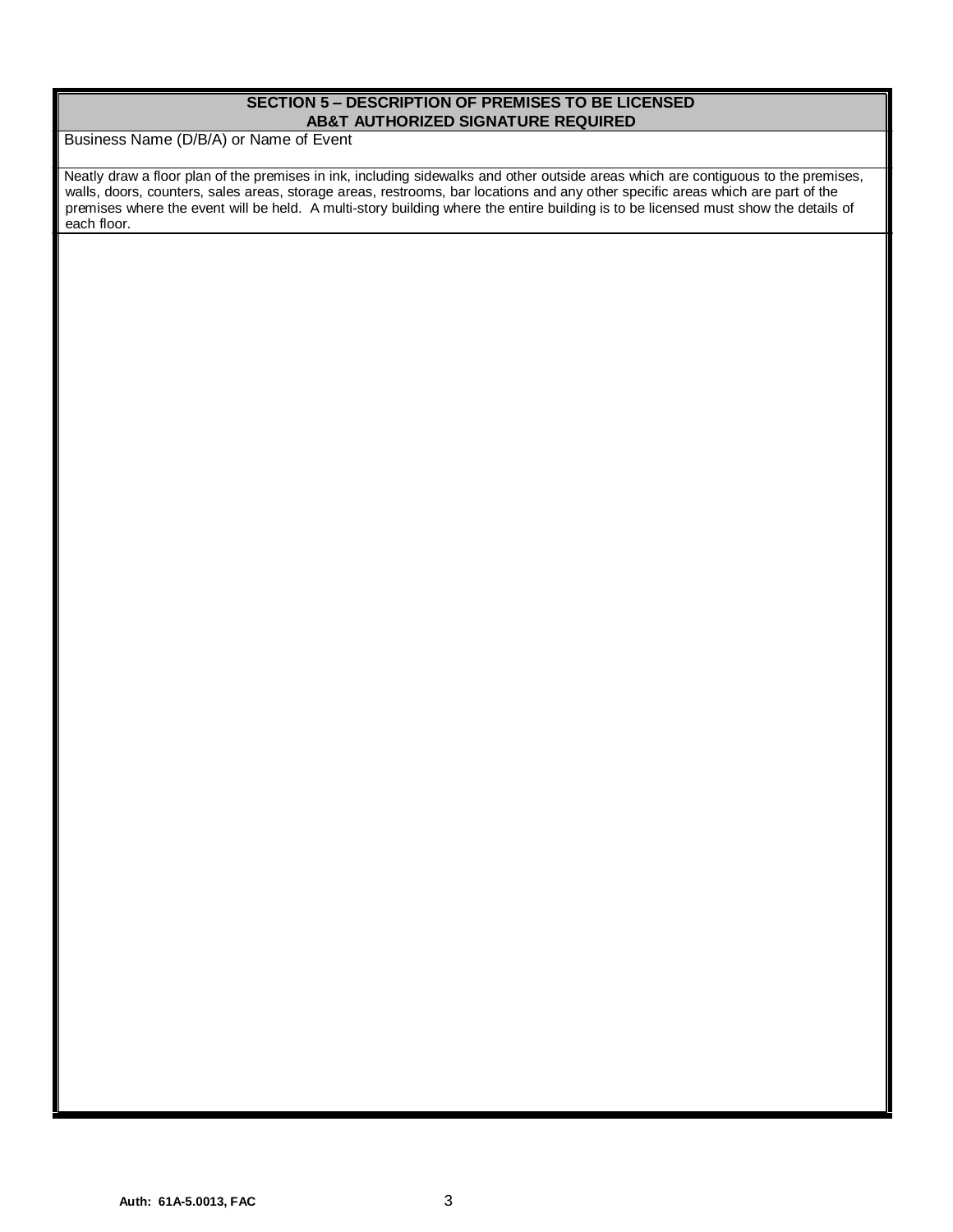# **SECTION 6 - AFFIDAVIT OF APPLICANT FOR NON-PROFIT CIVIC ORGANIZATION ALCOHOLIC BEVERAGE PERMIT**

## **NOTARIZATION REQUIRED**

# **Full Name of Applicant Organization**

"This is to certify that the applicant requesting the permit in the above and foregoing application is a non-profit civic organization and that the permit, if used, will be used only by the organization making application, on the date(s) requested and at the location stated. By acceptance of this permit, we agree that the applicant organization, as the permit holder, is the ONLY entity that will receive any of the profits from the sale of alcoholic beverages on this permit. This is to further certify that the applicant organization has not received more than three (3) permits within the calendar year, unless otherwise authorized by law, and acknowledge that the location may be inspected and searched during the time that the permit is issued and business is being conducted without a search warrant by authorized agents or employees of the Division of Alcoholic Beverages and Tobacco, the Sheriff, his Deputies, and Police Officers for purposes of determining compliance with the alcoholic beverage laws.

I, the undersigned individual, hereby swear or affirm that I am an officer or authorized representative and am duly authorized to make the above and foregoing statements on behalf of the applicant organization. Furthermore, I swear under oath or affirmation under penalty of perjury as provided for in Sections 559.791, 562.45, and 837.06, Florida Statutes, that the foregoing information is true to the best of my knowledge."

| STATE OF _________________________________                                    |  |
|-------------------------------------------------------------------------------|--|
| COUNTY OF _______________________                                             |  |
|                                                                               |  |
| APPLICANT/ AUTHORIZED REPRESENTATIVE NAME                                     |  |
| APPLICANT/ AUTHORIZED REPRESENTATIVE SIGNATURE                                |  |
| The foregoing was () Sworn to and Subscribed before me this _____________ Day |  |
| (print name(s) of person making statement)                                    |  |
|                                                                               |  |
| Commission Expires: <u>Commission</u>                                         |  |
| Notary Public                                                                 |  |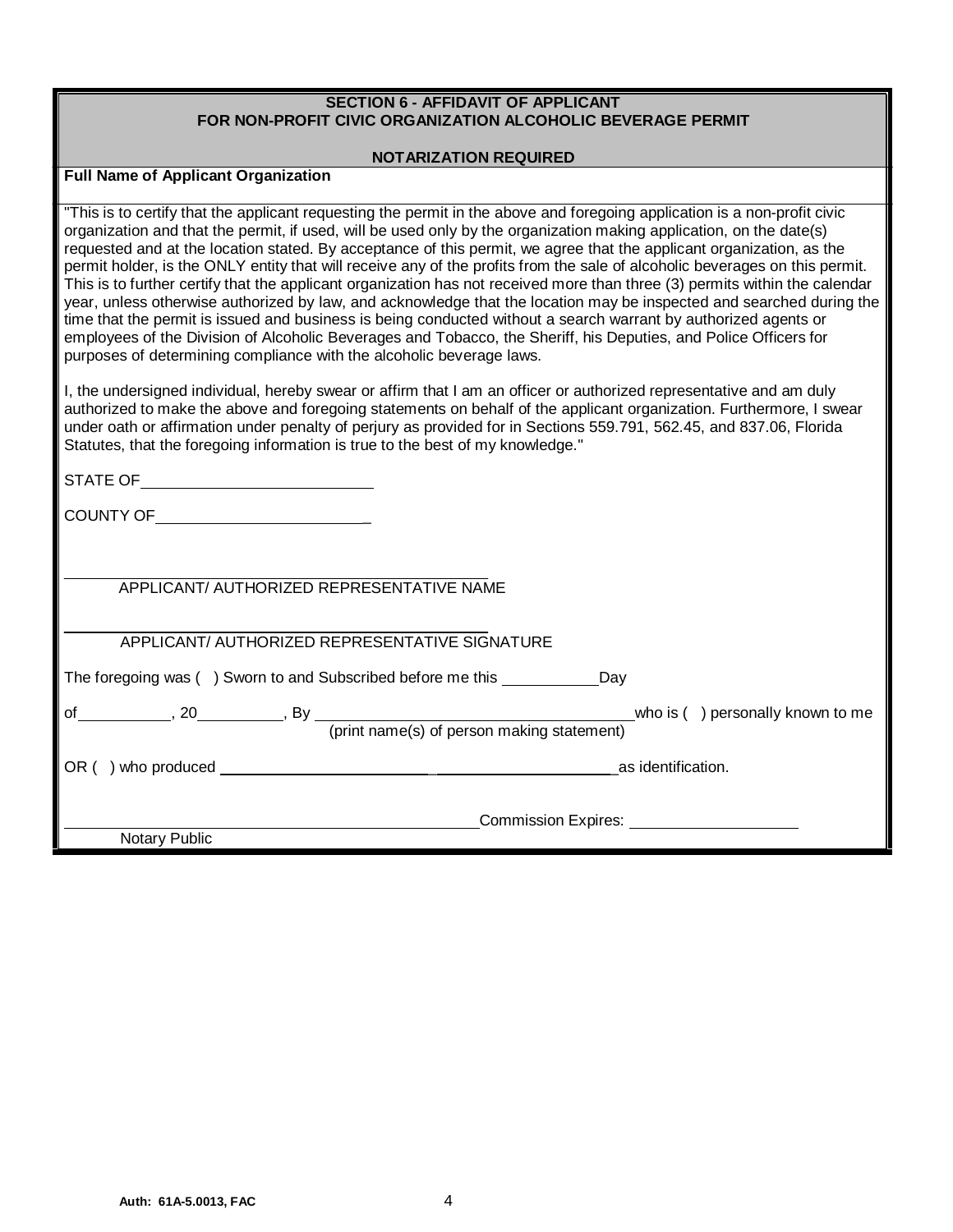# **SECTION 7 - AFFIDAVIT OF APPLICANT FOR SPECIAL SALES LICENSE**

## **NOTARIZATION REQUIRED**

# **Full Name of Applicant Organization**

"I, the undersigned individual, or if a corporation, its authorized representative, hereby swear or affirm that I am duly authorized to make the above and foregoing application for a special sales license which authorizes the sale of alcoholic beverages for period of up to three (3) days. I understand this license does not permit the sale of alcoholic beverages for consumption on the premises and only allows package sales in sealed containers and acknowledge that the location may be inspected and searched during the hours that the special sale is being conducted without a search warrant by authorized agents or employees of the Division of Alcoholic Beverages and Tobacco, the Sheriff, his Deputies, and Police Officers for purposes of determining compliance with the beverages laws.

I swear under oath or affirmation under penalty of perjury as provided for in Sections 559.791, 562.45, and 837.06, that the foregoing information is true to the best of my knowledge and that no other person or entity except as indicated herein has an interest in the special sales license and that all of the above listed persons or entities meet the qualifications necessary to hold this special sales license."

STATE OF

COUNTY OF

APPLICANT/ AUTHORIZED REPRESENTATIVE SIGNATURE

The foregoing was () Sworn to and Subscribed before me this Day

of , 20 , By who is ( ) personally known to me (print name(s) of person making statement)

OR ( ) who produced  $\overline{a}$  as identification.

**Commission Expires: COMMISSION** 

Notary Public